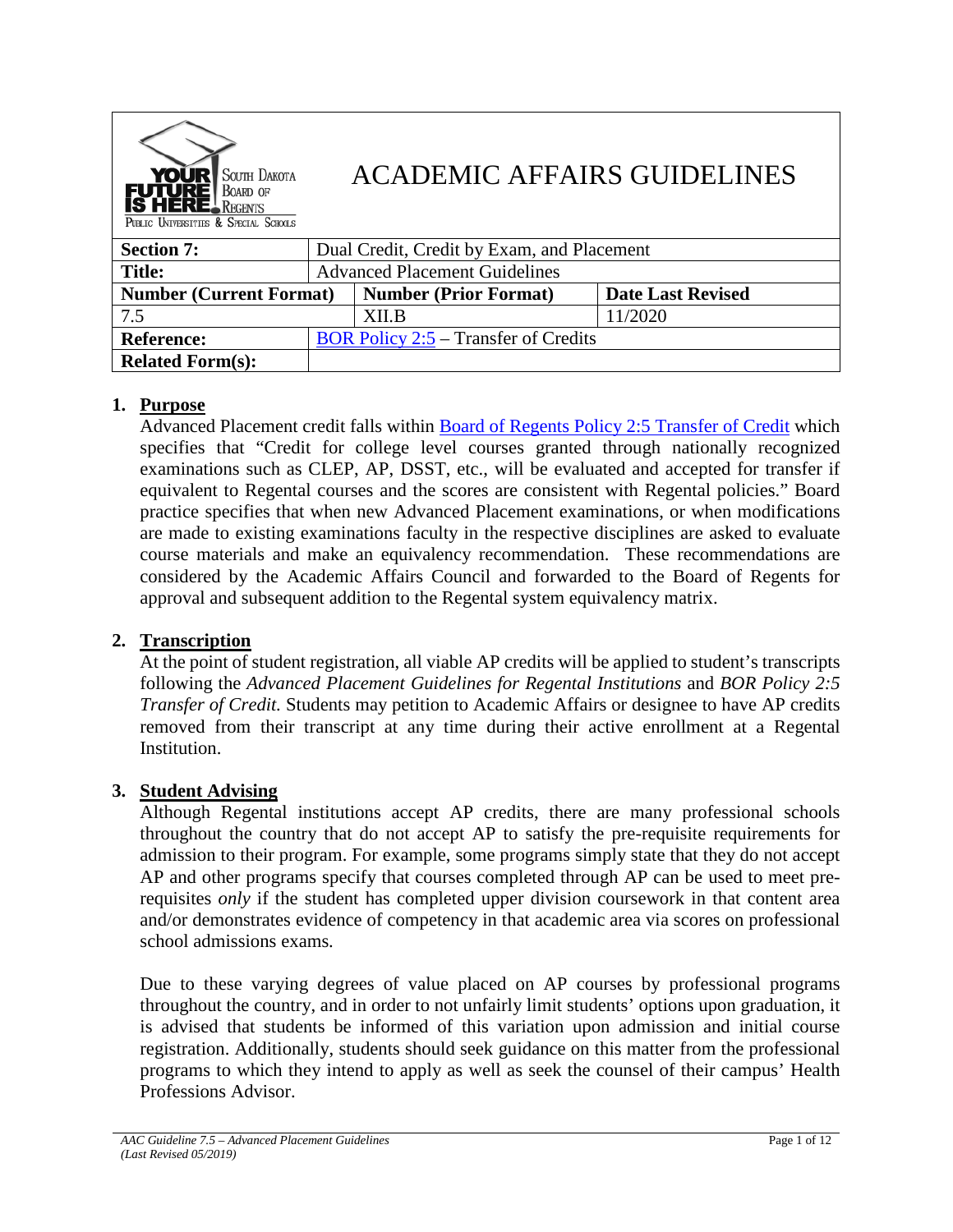If questions persist after consultation with institutional advising personnel, please direct questions to the South Dakota Board of Regents central office at 605-773-3455.

## **SOURCE:**

AAC May 2018; AAC January 2019; AAC May 2019.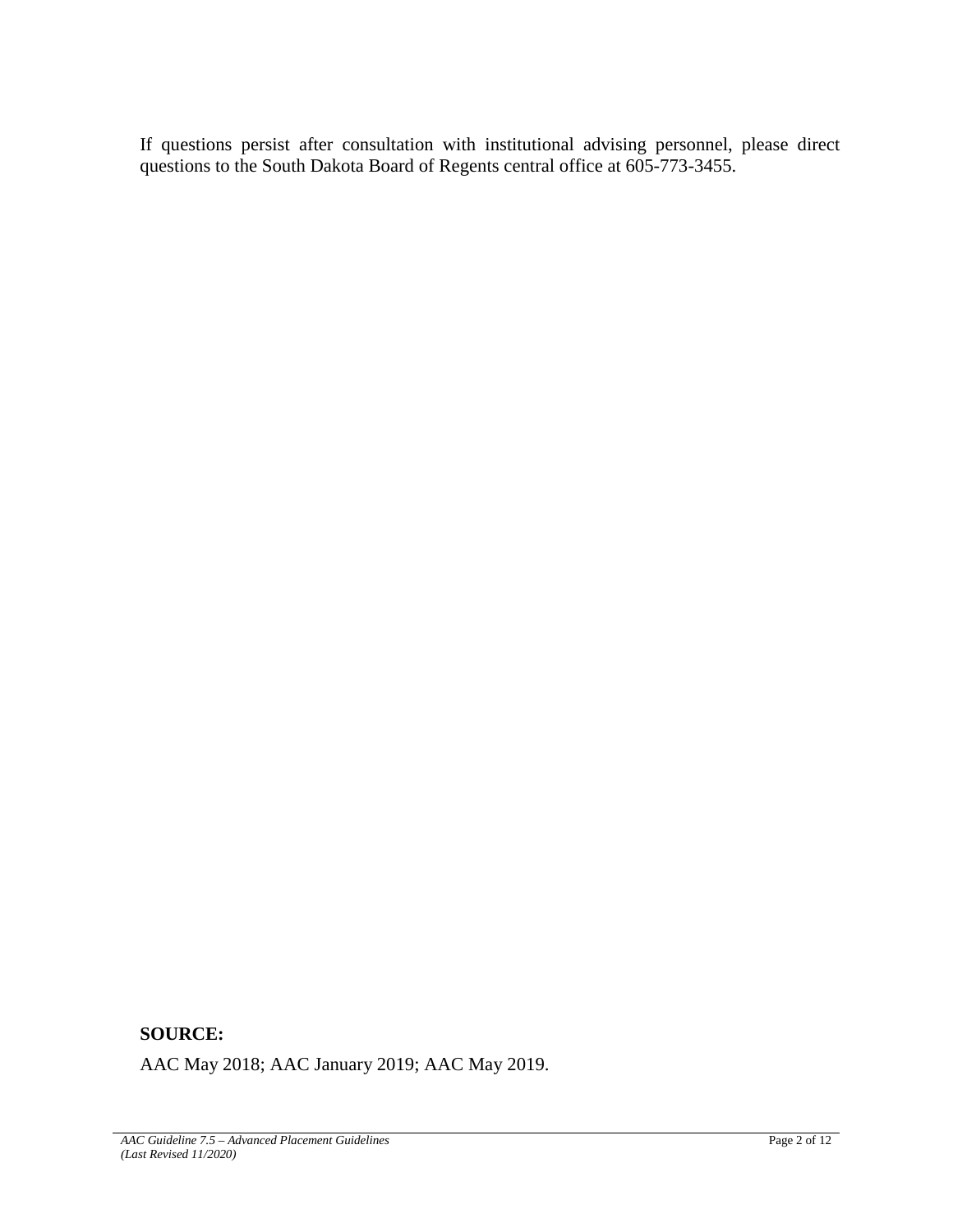|                                       | <b>Minimum</b> | <b>Credit</b>               | $\frac{1}{2}$ and $\frac{1}{2}$ are $\frac{1}{2}$ and $\frac{1}{2}$ are $\frac{1}{2}$ and $\frac{1}{2}$ are $\frac{1}{2}$ and $\frac{1}{2}$ are $\frac{1}{2}$<br><b>Course</b> | <b>Course</b>       | <b>System General</b>        | <b>Institution Graduation</b> |
|---------------------------------------|----------------|-----------------------------|--------------------------------------------------------------------------------------------------------------------------------------------------------------------------------|---------------------|------------------------------|-------------------------------|
|                                       | <b>Scores</b>  | <b>Hours</b>                | <b>Prefix</b>                                                                                                                                                                  | Number(s)           | <b>Education Requirement</b> | Requirement                   |
| <b>History of Art</b>                 |                |                             |                                                                                                                                                                                |                     |                              |                               |
| <b>BHSU</b>                           | $\mathfrak{Z}$ | $\mathfrak{Z}$              | <b>ARTH</b>                                                                                                                                                                    | 211                 | yes                          | yes                           |
| DSU                                   | $\mathfrak{Z}$ | $\ensuremath{\mathfrak{Z}}$ | ARTH                                                                                                                                                                           | 211                 | yes                          | no                            |
| $NSU$                                 | $\mathfrak{Z}$ | $\mathfrak{Z}$              | <b>ARTH</b>                                                                                                                                                                    | 211                 | yes                          | no                            |
| <b>SDSMT</b>                          | $\mathfrak{Z}$ | $\mathfrak{Z}$              | <b>ARTH</b>                                                                                                                                                                    | 211                 | yes                          | no                            |
| $SDSU$                                | $\mathfrak{Z}$ | $\mathfrak{Z}$              | <b>ARTH</b>                                                                                                                                                                    | 211                 | yes                          | yes                           |
| $\ensuremath{\mathit{USD}}$           | $\mathfrak{Z}$ | 3                           | <b>ARTH</b>                                                                                                                                                                    | 211                 | yes                          | yes                           |
| <b>Studio Art - Drawing Portfolio</b> |                |                             |                                                                                                                                                                                |                     |                              |                               |
| <b>BHSU</b>                           | $\mathfrak{Z}$ | $\mathfrak{Z}$              | <b>ART</b>                                                                                                                                                                     | 111                 | yes                          | yes                           |
| DSU                                   | 3              | $\ensuremath{\mathfrak{Z}}$ | <b>ART</b>                                                                                                                                                                     | 111                 | yes                          | no                            |
| $NSU$                                 | $\mathfrak{Z}$ | $\mathfrak{Z}$              | <b>ART</b>                                                                                                                                                                     | 111                 | yes                          | yes                           |
| <b>SDSMT</b>                          | $\overline{3}$ | $\mathfrak{Z}$              | <b>ART</b>                                                                                                                                                                     | 111                 | yes                          | no                            |
| SDSU                                  | $\mathfrak{Z}$ | 3                           | <b>ART</b>                                                                                                                                                                     | 111                 | yes                          | yes                           |
| $\ensuremath{\mathit{USD}}$           | 3              | 3                           | <b>ART</b>                                                                                                                                                                     | 111                 | yes                          | yes                           |
| Studio Art - General Portfolio        |                |                             |                                                                                                                                                                                |                     |                              |                               |
| <b>BHSU</b>                           | $\mathfrak{Z}$ | $\mathfrak{Z}$              | <b>ART</b>                                                                                                                                                                     | 121                 | yes                          | no                            |
| DSU                                   | 3              | 3                           | <b>ART</b>                                                                                                                                                                     | 121                 | yes                          | no                            |
| $NSU$                                 | $\mathfrak{Z}$ | 3                           | <b>ART</b>                                                                                                                                                                     | 121                 | yes                          | no                            |
| <b>SDSMT</b>                          | $\mathfrak{Z}$ | $\mathfrak{Z}$              | <b>ART</b>                                                                                                                                                                     | 121                 | yes                          | no                            |
| $SDSU$                                | $\overline{3}$ | $\mathfrak{Z}$              | <b>ART</b>                                                                                                                                                                     | 121                 | yes                          | yes                           |
| $\ensuremath{\mathit{USD}}$           | $\overline{3}$ | 3                           | <b>ART</b>                                                                                                                                                                     | 121                 | yes                          | yes                           |
| <b>Biology</b>                        |                |                             |                                                                                                                                                                                |                     |                              |                               |
| <b>BHSU</b>                           | $\mathfrak{Z}$ | $\overline{4}$              | <b>BIOL</b>                                                                                                                                                                    | 1511/151L           | yes                          | no                            |
|                                       | $\sqrt{5}$     | $8\,$                       | <b>BIOL</b>                                                                                                                                                                    | 151/151L & 153/153L | yes                          | no                            |
| DSU                                   | 3              | 4                           | <b>BIOL</b>                                                                                                                                                                    | 1511/151L           | yes                          | no                            |
|                                       | 5              | 8                           | <b>BIOL</b>                                                                                                                                                                    | 151/151L & 153/153L | yes                          | no                            |
| $NSU$                                 | 3              | 4                           | <b>BIOL</b>                                                                                                                                                                    | 1511/151L           | yes                          | no                            |
|                                       | 5              | 8                           | <b>BIOL</b>                                                                                                                                                                    | 151/151L & 153/153L | yes                          | no                            |
| <b>SDSMT</b>                          | 3              | 4                           | <b>BIOL</b>                                                                                                                                                                    | 1511/151L           | yes                          | no                            |
|                                       | 5              | $\,8\,$                     | <b>BIOL</b>                                                                                                                                                                    | 151/151L & 153/153L | yes                          | no                            |
| SDSU                                  | 3              | 4                           | <b>BIOL</b>                                                                                                                                                                    | 1511/151L           | yes                          | no                            |
|                                       | 5              | $\,8\,$                     | <b>BIOL</b>                                                                                                                                                                    | 151/151L & 153/153L | yes                          | no                            |
| <b>USD</b>                            | $\mathfrak{Z}$ | 4                           | <b>BIOL</b>                                                                                                                                                                    | 1511/151L           | yes                          | no                            |
|                                       | 5              | $\,8\,$                     | <b>BIOL</b>                                                                                                                                                                    | 151/151L & 153/153L | yes                          | no                            |

#### **Advanced Placement Guidelines for Regental Institutions Acceptance of credit is governed by BOR policy 2:5 Transfer of Credit.**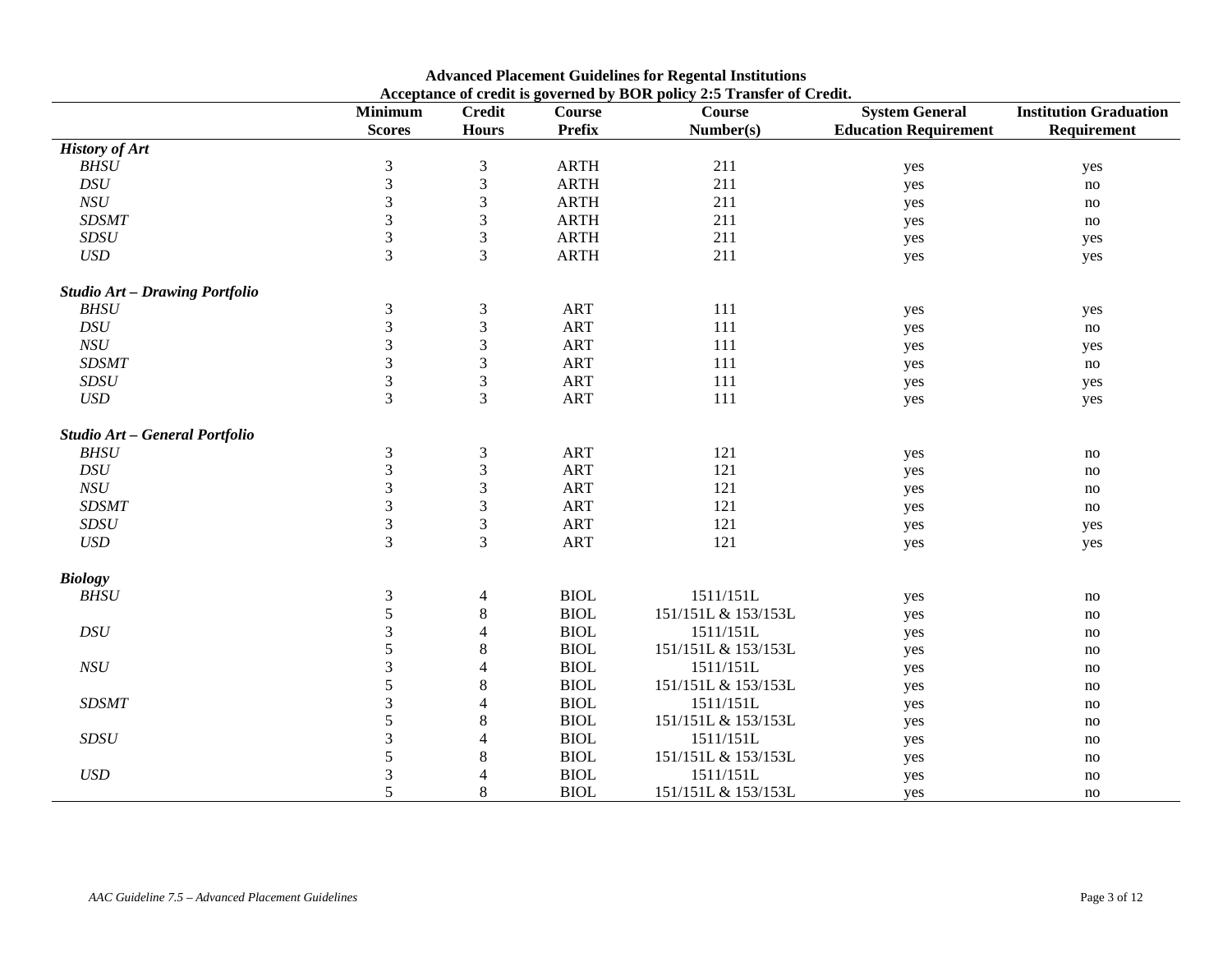| <b>Advanced Placement Guidelines Continued</b> |                             |                               |                |                        |                              |                               |  |  |  |
|------------------------------------------------|-----------------------------|-------------------------------|----------------|------------------------|------------------------------|-------------------------------|--|--|--|
|                                                | <b>Minimum</b>              | $\overline{\mathbf{C}}$ redit | <b>Course</b>  | <b>Course</b>          | <b>System General</b>        | <b>Institution Graduation</b> |  |  |  |
|                                                | <b>Scores</b>               | <b>Hours</b>                  | <b>Prefix</b>  | Number(s)              | <b>Education Requirement</b> | Requirement                   |  |  |  |
| <b>Chemistry</b>                               |                             |                               |                |                        |                              |                               |  |  |  |
| BHSU                                           | $\ensuremath{\mathfrak{Z}}$ | 4                             | <b>CHEM</b>    | 112/112L               | yes                          | no                            |  |  |  |
|                                                | $\sqrt{5}$                  | $\,8\,$                       | <b>CHEM</b>    | 112/112L & 114/114L    | yes                          | no                            |  |  |  |
| DSU                                            | 3                           | $\overline{4}$                | <b>CHEM</b>    | 112/112L               | yes                          | no                            |  |  |  |
|                                                | 5                           | $\,$ 8 $\,$                   | <b>CHEM</b>    | 112/112L & 114/114L    | yes                          | no                            |  |  |  |
| $NSU$                                          | $\mathfrak{Z}$              | 4                             | <b>CHEM</b>    | 112/112L               | yes                          | no                            |  |  |  |
|                                                | 5                           | $8\,$                         | <b>CHEM</b>    | 112/112L & 114/114L    | yes                          | no                            |  |  |  |
| <b>SDSMT</b>                                   | $\mathfrak{Z}$              | $\overline{4}$                | <b>CHEM</b>    | 112/112L               | yes                          | no                            |  |  |  |
|                                                | $\sqrt{5}$                  | $\,$ 8 $\,$                   | <b>CHEM</b>    | 112/112L & 114/114L    | yes                          | no                            |  |  |  |
| SDSU                                           | 3                           | 4                             | <b>CHEM</b>    | 112/112L               | yes                          | no                            |  |  |  |
|                                                | 5                           | 8                             | <b>CHEM</b>    | 112/112L & 114/114L    | yes                          | no                            |  |  |  |
| $\boldsymbol{USD}$                             | $\mathfrak 3$               | $\overline{4}$                | <b>CHEM</b>    | 112/112L               | yes                          | no                            |  |  |  |
|                                                | 5                           | 10                            | <b>CHEM</b>    | 112/112L & 114/114L    | yes                          | No                            |  |  |  |
| <b>Computer Science A</b>                      |                             |                               |                |                        |                              |                               |  |  |  |
| <b>BHSU</b>                                    | $\mathfrak{Z}$              | 4                             | <b>MIS</b>     | 150                    | no                           | no                            |  |  |  |
| DSU                                            | 3                           | $\overline{\mathbf{4}}$       | <b>CSC</b>     | 150                    | no                           | yes                           |  |  |  |
| NSU                                            | 3                           | $\overline{4}$                | <b>MIS</b>     | 150                    | no                           | no                            |  |  |  |
| <b>SDSMT</b>                                   | $\overline{3}$              | $\overline{4}$                | <b>CSC</b>     | 150                    | no                           | no                            |  |  |  |
| SDSU                                           | $\mathfrak{Z}$              | $\overline{\mathcal{A}}$      | <b>CSC</b>     | 150                    | no                           | no                            |  |  |  |
| USD                                            | 3                           | $\overline{4}$                | <b>CSC</b>     | 150                    | no                           | no                            |  |  |  |
|                                                |                             |                               |                |                        |                              |                               |  |  |  |
| Computer Science AB <sup>C</sup>               |                             |                               |                |                        |                              |                               |  |  |  |
| BHSU                                           | $\mathfrak{Z}$              | $\overline{4}$                | <b>MIS</b>     | 150                    | no                           | no                            |  |  |  |
|                                                | $\mathfrak s$               | $\,8\,$                       | <b>MIS</b>     | 150 & 250              | no                           | no                            |  |  |  |
| DSU                                            | $\mathfrak{Z}$              | $\overline{\mathbf{4}}$       | <b>CSC</b>     | 150                    | no                           | yes                           |  |  |  |
|                                                | 5                           | $\,8\,$                       | <b>CSC</b>     | 150 & 250              | no                           | no                            |  |  |  |
| NSU                                            | $\mathfrak{Z}$              | $\overline{\mathbf{4}}$       | <b>MIS</b>     | 150                    | no                           | no                            |  |  |  |
|                                                | 5                           | $\,$ 8 $\,$                   | <b>MIS</b>     | 150 & 250              | no                           | no                            |  |  |  |
| <b>SDSMT</b>                                   | 3                           | $\overline{4}$                | <b>CSC</b>     | 150                    | no                           | no                            |  |  |  |
|                                                | 5                           | $8\,$                         | <b>CSC</b>     | 150 & 250              | no                           | no                            |  |  |  |
| SDSU                                           | $\mathfrak{Z}$              | $\overline{4}$                | <b>CSC</b>     | 150                    | no                           | no                            |  |  |  |
|                                                | 5                           | $\,8\,$                       | <b>CSC</b>     | 150 & 250              | no                           | no                            |  |  |  |
| $\ensuremath{\mathit{USD}}$                    | 3                           | 4                             | <b>CSC</b>     | 150                    | no                           | no                            |  |  |  |
|                                                | 5                           | $\,8\,$                       | <b>CSC</b>     | 150 & 250              | no                           | no                            |  |  |  |
| <b>Computer Science Principles</b>             |                             |                               |                |                        |                              |                               |  |  |  |
| <b>BHSU</b>                                    |                             |                               |                | (No equivalent course) |                              |                               |  |  |  |
| $\cal{DS}U$                                    |                             |                               | $\overline{a}$ | (No equivalent course) |                              |                               |  |  |  |
| NSU                                            |                             |                               |                | (No equivalent course) |                              |                               |  |  |  |
| <b>SDSMT</b>                                   |                             |                               |                | (No equivalent course) |                              |                               |  |  |  |
| $SDSU$                                         |                             |                               |                | (No equivalent course) |                              |                               |  |  |  |
| <b>USD</b>                                     |                             |                               |                |                        |                              |                               |  |  |  |
|                                                |                             |                               |                | (No equivalent course) |                              |                               |  |  |  |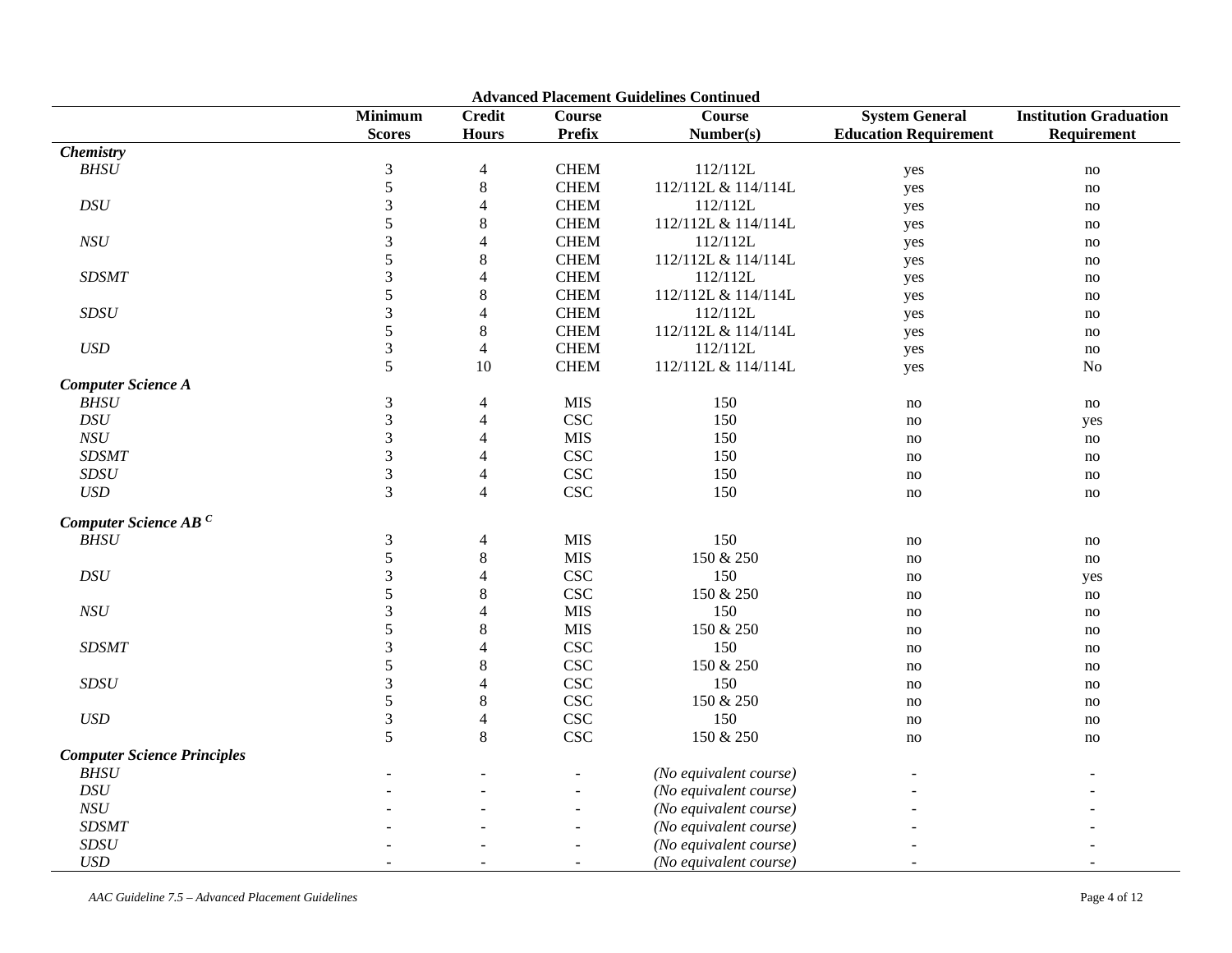| <b>Advanced Placement Guidelines Continued</b> |                             |                             |               |                 |                              |                               |  |  |
|------------------------------------------------|-----------------------------|-----------------------------|---------------|-----------------|------------------------------|-------------------------------|--|--|
|                                                | <b>Minimum</b>              | <b>Credit</b>               | <b>Course</b> | <b>Course</b>   | <b>System General</b>        | <b>Institution Graduation</b> |  |  |
|                                                | <b>Scores</b>               | <b>Hours</b>                | <b>Prefix</b> | Number(s)       | <b>Education Requirement</b> | Requirement                   |  |  |
| <b>Economics: Macroeconomics</b>               |                             |                             |               |                 |                              |                               |  |  |
| ${\it BHSU}$                                   | $\ensuremath{\mathfrak{Z}}$ | $\ensuremath{\mathfrak{Z}}$ | <b>ECON</b>   | 202             | yes                          | yes                           |  |  |
| DSU                                            | 3                           | $\mathfrak{Z}$              | <b>ECON</b>   | $202\,$         | yes                          | no                            |  |  |
| NSU                                            | $\mathfrak{Z}$              | $\mathfrak{Z}$              | <b>ECON</b>   | 202             | yes                          | yes                           |  |  |
| <b>SDSMT</b>                                   | $\mathfrak{Z}$              | $\ensuremath{\mathfrak{Z}}$ | <b>ECON</b>   | 202             | yes                          | no                            |  |  |
| SDSU                                           | $\mathfrak{Z}$              | $\ensuremath{\mathfrak{Z}}$ | <b>ECON</b>   | 202             | yes                          | no                            |  |  |
| $\boldsymbol{USD}$                             | 3                           | $\mathfrak{Z}$              | <b>ECON</b>   | 202             | yes                          | no                            |  |  |
| <b>Economics: Microeconomics</b>               |                             |                             |               |                 |                              |                               |  |  |
| BHSU                                           | $\mathfrak{Z}$              | $\ensuremath{\mathfrak{Z}}$ | <b>ECON</b>   | 201             | yes                          | yes                           |  |  |
| DSU                                            | $\mathfrak{Z}$              | $\mathfrak{Z}$              | <b>ECON</b>   | 201             | yes                          | no                            |  |  |
| NSU                                            | $\mathfrak{Z}$              | $\mathfrak{Z}$              | <b>ECON</b>   | 201             | yes                          | yes                           |  |  |
| <b>SDSMT</b>                                   | $\mathfrak{Z}$              | $\ensuremath{\mathfrak{Z}}$ | <b>ECON</b>   | 201             | yes                          | no                            |  |  |
| SDSU                                           | $\ensuremath{\mathfrak{Z}}$ | $\ensuremath{\mathfrak{Z}}$ | <b>ECON</b>   | 201             | yes                          | no                            |  |  |
| $\ensuremath{\mathit{USD}}$                    | 3                           | $\mathfrak{Z}$              | <b>ECON</b>   | 201             | yes                          | no                            |  |  |
| <b>English Language &amp; Composition</b>      |                             |                             |               |                 |                              |                               |  |  |
| <b>BHSU</b>                                    | $\mathfrak{Z}$              | $\mathfrak{Z}$              | <b>ENGL</b>   | 101             | yes                          | no                            |  |  |
| $\mathop{DSU}\nolimits$                        | $\mathfrak{Z}$              | $\ensuremath{\mathfrak{Z}}$ | <b>ENGL</b>   | 101             | yes                          | no                            |  |  |
| $NSU$                                          | $\mathfrak{Z}$              | $\ensuremath{\mathfrak{Z}}$ | <b>ENGL</b>   | 101             | yes                          | no                            |  |  |
| <b>SDSMT</b>                                   | $\ensuremath{\mathfrak{Z}}$ | $\ensuremath{\mathfrak{Z}}$ | <b>ENGL</b>   | 101             | yes                          | no                            |  |  |
| SDSU                                           | $\mathfrak{Z}$              | $\ensuremath{\mathfrak{Z}}$ | ${\rm ENGL}$  | 101             | yes                          | no                            |  |  |
| <b>USD</b>                                     | $\overline{3}$              | $\overline{3}$              | <b>ENGL</b>   | 101             | yes                          | no                            |  |  |
| <b>English Literature &amp; Composition</b>    |                             |                             |               |                 |                              |                               |  |  |
| <b>BHSU</b>                                    | $\mathfrak 3$               | $\mathfrak{Z}$              | <b>ENGL</b>   | 210             | yes                          | yes                           |  |  |
| DSU                                            | $\mathfrak{Z}$              | $\ensuremath{\mathfrak{Z}}$ | <b>ENGL</b>   | 210             | yes                          | yes                           |  |  |
| $NSU$                                          | $\mathfrak{Z}$              | $\ensuremath{\mathfrak{Z}}$ | <b>ENGL</b>   | 210             | yes                          | yes                           |  |  |
| <b>SDSMT</b>                                   | $\ensuremath{\mathfrak{Z}}$ | $\ensuremath{\mathfrak{Z}}$ | <b>ENGL</b>   | 210             | yes                          | no                            |  |  |
| SDSU                                           | $\mathfrak{Z}$              | $\mathfrak{Z}$              | <b>ENGL</b>   | 210             | yes                          | yes                           |  |  |
| <b>USD</b>                                     | $\overline{3}$              | $\overline{3}$              | <b>ENGL</b>   | 210             | yes                          | yes                           |  |  |
| <b>Environmental Science</b>                   |                             |                             |               |                 |                              |                               |  |  |
| <b>BHSU</b>                                    | $\mathfrak{Z}$              | $\mathfrak{Z}$              | <b>BIOL</b>   | <b>ELECTIVE</b> | no                           | no                            |  |  |
| $\cal{DS}U$                                    | $\mathfrak{Z}$              | $\ensuremath{\mathfrak{Z}}$ | <b>BIOL</b>   | <b>ELECTIVE</b> | no                           | no                            |  |  |
| NSU                                            | $\ensuremath{\mathfrak{Z}}$ | $\ensuremath{\mathfrak{Z}}$ | <b>BIOL</b>   | <b>ELECTIVE</b> | $\rm no$                     | no                            |  |  |
| <b>SDSMT</b>                                   | $\mathfrak{Z}$              | $\mathfrak{Z}$              | <b>BIOL</b>   | <b>ELECTIVE</b> | no                           | no                            |  |  |
| SDSU                                           | $\mathfrak{Z}$              | $\mathfrak{Z}$              | <b>BIOL</b>   | <b>ELECTIVE</b> | no                           | no                            |  |  |
|                                                | $\mathfrak{Z}$              | $\mathfrak{Z}$              | or ENVM       | 275             |                              | yes                           |  |  |
| <b>USD</b>                                     | $\mathfrak{Z}$              | 3                           | <b>BIOL</b>   | <b>ELECTIVE</b> | no                           | no                            |  |  |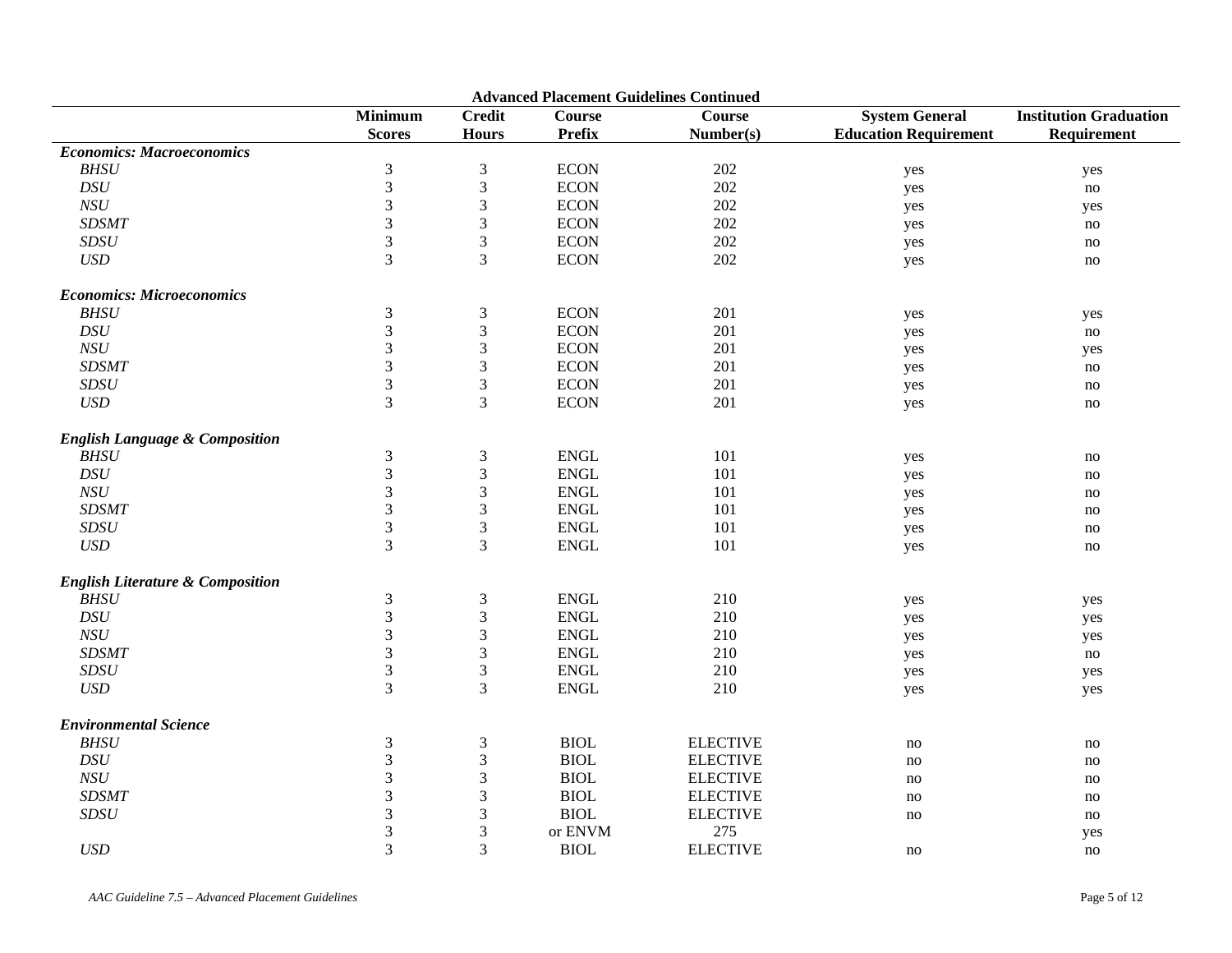<span id="page-5-3"></span><span id="page-5-2"></span><span id="page-5-1"></span><span id="page-5-0"></span>

| <b>Advanced Placement Guidelines Continued</b> |                |                |               |                        |                              |                               |  |
|------------------------------------------------|----------------|----------------|---------------|------------------------|------------------------------|-------------------------------|--|
|                                                | <b>Minimum</b> | <b>Credit</b>  | <b>Course</b> | <b>Course</b>          | <b>System General</b>        | <b>Institution Graduation</b> |  |
|                                                | <b>Scores</b>  | <b>Hours</b>   | Prefix        | Number(s)              | <b>Education Requirement</b> | Requirement                   |  |
| French Language & Culture <sup>1</sup>         |                |                |               |                        |                              |                               |  |
| BHSU                                           | $\mathfrak{Z}$ | $\mathfrak{Z}$ | <b>FREN</b>   | 202 <sup>A</sup>       | no                           | no                            |  |
|                                                | 4,5            | 6              | <b>FREN</b>   | 202 & 392 <sup>B</sup> | no                           | no                            |  |
| $\cal{DS}U$                                    | $\mathfrak{Z}$ | 3              | <b>FREN</b>   | $202$ $^{\rm A}$       | no                           | no                            |  |
|                                                | 4,5            | 6              | <b>FREN</b>   | 202 & 392 B            | no                           | no                            |  |
| NSU                                            | $\mathfrak{Z}$ | 3              | <b>FREN</b>   | 202 <sup>A</sup>       | no                           | no                            |  |
|                                                | 4,5            | $\sqrt{6}$     | <b>FREN</b>   | 202 & 392 B            | no                           | no                            |  |
| <b>SDSMT</b>                                   | $\mathfrak{Z}$ | 3              | <b>FREN</b>   | $202$ $^{\rm A}$       | no                           | no                            |  |
|                                                | 4,5            | 6              | <b>FREN</b>   | 202 & 392 <sup>B</sup> | no                           | no                            |  |
| SDSU                                           | $\overline{3}$ | $\mathfrak{Z}$ | <b>FREN</b>   | 202 <sup>A</sup>       | no                           | no                            |  |
|                                                | 4,5            | 6              | <b>FREN</b>   | 202 & 392 <sup>B</sup> | no                           | no                            |  |
| $\boldsymbol{USD}$                             | $\mathfrak{Z}$ | $\mathfrak{Z}$ | <b>FREN</b>   | 202 <sup>A</sup>       | no                           | no                            |  |
|                                                | 4,5            | 6              | <b>FREN</b>   | 202 & 392 B            | $\mathop{\mathrm{no}}$       | $\mathbf{no}$                 |  |
| French Literature <sup>23</sup>                |                |                |               |                        |                              |                               |  |
| <b>Human Geography</b>                         |                |                |               |                        |                              |                               |  |
| <b>BHSU</b>                                    | $\mathfrak{Z}$ | 3              | <b>GEOG</b>   | 200                    | yes                          | no                            |  |
| DSU                                            | 3              | $\sqrt{3}$     | <b>GEOG</b>   | 200                    | yes                          | no                            |  |
| NSU                                            | 3              | $\mathfrak{Z}$ | <b>GEOG</b>   | 200                    | yes                          | no                            |  |
| <b>SDSMT</b>                                   | 3              | 3              | <b>GEOG</b>   | 200                    | yes                          | no                            |  |
| SDSU                                           | $\mathfrak{Z}$ | 3              | <b>GEOG</b>   | 200                    | yes                          | yes                           |  |
| USD                                            | 3              | 3              | <b>GEOG</b>   | 200                    | yes                          | no                            |  |
| German Language & Culture <sup>4</sup>         |                |                |               |                        |                              |                               |  |
| <b>BHSU</b>                                    | $\mathfrak{Z}$ | $\mathfrak{Z}$ | <b>GERM</b>   | 202P                   | no                           | no                            |  |
|                                                | 4,5            | 6              | <b>GERM</b>   | 202 & 392 E            | no                           | no                            |  |
| $\mathop{DSU}$                                 | $\mathfrak{Z}$ | 3              | <b>GERM</b>   | 202P                   | no                           | no                            |  |
|                                                | 4,5            | 6              | <b>GERM</b>   | 202 & 392 E            | no                           | no                            |  |
| NSU                                            | $\mathfrak{Z}$ | 3              | <b>GERM</b>   | $202$ $^{\rm D}$       | no                           | noyes                         |  |
|                                                | 4,5            | $\sqrt{6}$     | <b>GERM</b>   | 202 & 392 E            | no                           | no                            |  |
| <b>SDSMT</b>                                   | $\mathfrak{Z}$ | $\mathfrak{Z}$ | <b>GERM</b>   | 202P                   | no                           | no                            |  |
|                                                | 4,5            | $\sqrt{6}$     | <b>GERM</b>   | 202 & 392 E            | no                           | no                            |  |
| SDSU                                           | $\mathfrak{Z}$ | $\mathfrak{Z}$ | <b>GERM</b>   | $202$ <sup>D</sup>     | no                           | no                            |  |
|                                                | 4,5            | 6              | <b>GERM</b>   | 202 & 392 E            | no                           | no                            |  |
| USD                                            | $\mathfrak{Z}$ | $\mathfrak{Z}$ | <b>GERM</b>   | 202P                   | no                           | no                            |  |
|                                                | 4,5            | 6              | <b>GERM</b>   | 202 & 392 E            | no                           | no                            |  |

 $1$  Update 5-6-2019

<sup>2</sup> French Literature and Culture course is no longer offered.

<sup>3</sup> Update 5-6-2019

<sup>4</sup> Update 5-6-2019

*AAC Guideline 7.5 – Advanced Placement Guidelines* Page 6 of 12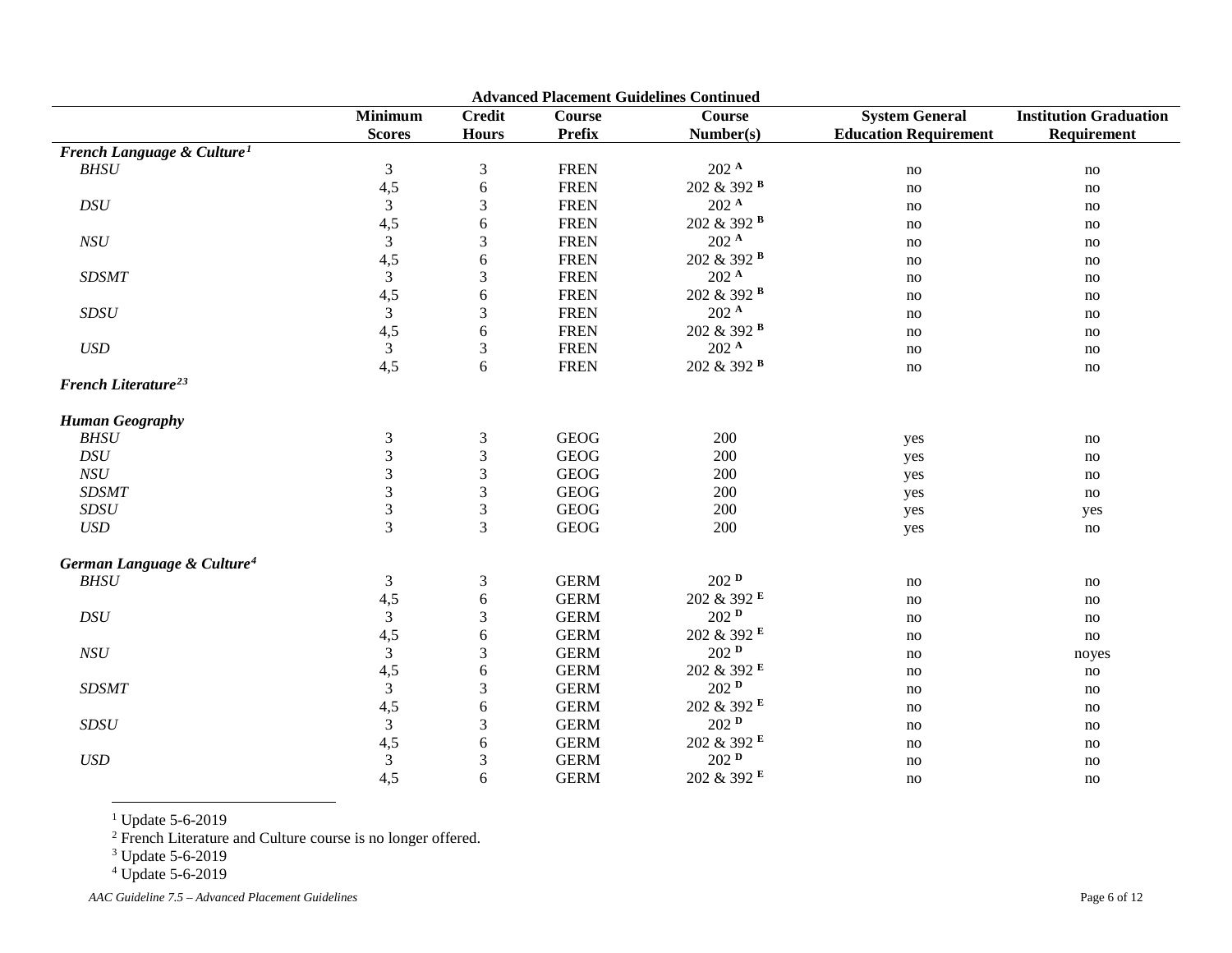| <b>Advanced Placement Guidelines Continued</b>   |                                 |                               |                                |                     |                                                       |                                              |  |
|--------------------------------------------------|---------------------------------|-------------------------------|--------------------------------|---------------------|-------------------------------------------------------|----------------------------------------------|--|
|                                                  | <b>Minimum</b><br><b>Scores</b> | <b>Credit</b><br><b>Hours</b> | <b>Course</b><br><b>Prefix</b> | Course<br>Number(s) | <b>System General</b><br><b>Education Requirement</b> | <b>Institution Graduation</b><br>Requirement |  |
| <b>Government &amp; Politics - Comparative</b>   |                                 |                               |                                |                     |                                                       |                                              |  |
| <b>BHSU</b>                                      | $\mathfrak{Z}$                  | $\mathfrak{Z}$                | <b>POLS</b>                    | 141                 | yes                                                   | yes                                          |  |
| $\mathop{DSU}\nolimits$                          | $\mathfrak{Z}$                  | $\mathfrak{Z}$                | <b>POLS</b>                    | 141                 | yes                                                   | no                                           |  |
| NSU                                              | $\mathfrak{Z}$                  | $\mathfrak{Z}$                | <b>POLS</b>                    | 141                 | yes                                                   | no                                           |  |
| <b>SDSMT</b>                                     | 3                               | $\mathfrak 3$                 | <b>POLS</b>                    | 141                 | yes                                                   | no                                           |  |
| SDSU                                             | $\overline{3}$                  | $\sqrt{3}$                    | <b>POLS</b>                    | 141                 | yes                                                   | no                                           |  |
| <b>USD</b>                                       | 3                               | $\mathfrak{Z}$                | <b>POLS</b>                    | 141                 | yes                                                   | no                                           |  |
| <b>Government &amp; Politics - United States</b> |                                 |                               |                                |                     |                                                       |                                              |  |
| <b>BHSU</b>                                      | $\mathfrak{Z}$                  | $\mathfrak{Z}$                | <b>POLS</b>                    | 100                 | yes                                                   | yes                                          |  |
| DSU                                              | $\mathfrak{Z}$                  | $\mathfrak{Z}$                | <b>POLS</b>                    | 100                 | yes                                                   | no                                           |  |
| $NSU$                                            | $\mathfrak{Z}$                  | $\mathfrak{Z}$                | <b>POLS</b>                    | 100                 | yes                                                   | yes                                          |  |
| <b>SDSMT</b>                                     | $\mathfrak{Z}$                  | $\mathfrak 3$                 | <b>POLS</b>                    | 100                 | yes                                                   | no                                           |  |
| SDSU                                             | $\mathfrak{Z}$                  | $\mathfrak{Z}$                | <b>POLS</b>                    | 100                 | yes                                                   | yes                                          |  |
| <b>USD</b>                                       | 3                               | $\overline{3}$                | <b>POLS</b>                    | 100                 | yes                                                   | no                                           |  |
| <b>History - European</b>                        |                                 |                               |                                |                     |                                                       |                                              |  |
| BHSU                                             | $\mathfrak{Z}$                  | $\ensuremath{\mathfrak{Z}}$   | <b>HIST</b>                    | 122                 | yes                                                   | yes                                          |  |
| DSU                                              | $\mathfrak{Z}$                  | $\mathfrak{Z}$                | <b>HIST</b>                    | 122                 | yes                                                   | no                                           |  |
| NSU                                              | 3                               | $\mathfrak{Z}$                | <b>HIST</b>                    | 122                 | yes                                                   | yes                                          |  |
| <b>SDSMT</b>                                     | 3                               | 3                             | <b>HIST</b>                    | 122                 | yes                                                   | no                                           |  |
| SDSU                                             | $\sqrt{3}$                      | $\mathfrak{Z}$                | <b>HIST</b>                    | 122                 | yes                                                   | yes                                          |  |
| <b>USD</b>                                       | $\mathfrak{Z}$                  | $\mathfrak{Z}$                | <b>HIST</b>                    | 122                 | yes                                                   | no                                           |  |
| <b>History - United States</b>                   |                                 |                               |                                |                     |                                                       |                                              |  |
| <b>BHSU</b>                                      | $\mathfrak{Z}$                  | $\boldsymbol{\beta}$          | <b>HIST</b>                    | 151                 | yes                                                   | yes                                          |  |
| DSU                                              | $\mathfrak{Z}$                  | $\sqrt{3}$                    | <b>HIST</b>                    | 151                 | yes                                                   | yes                                          |  |
| NSU                                              | $\mathfrak{Z}$                  | $\mathfrak 3$                 | <b>HIST</b>                    | 151                 | yes                                                   | yes                                          |  |
| <b>SDSMT</b>                                     | $\mathfrak{Z}$                  | $\mathfrak{Z}$                | <b>HIST</b>                    | 151                 | yes                                                   | no                                           |  |
| SDSU                                             | $\mathfrak{Z}$                  | $\mathfrak{Z}$                | <b>HIST</b>                    | 151                 | yes                                                   | yes                                          |  |
| $\ensuremath{\mathit{USD}}$                      | $\overline{3}$                  | 3                             | <b>HIST</b>                    | 151                 | yes                                                   | no                                           |  |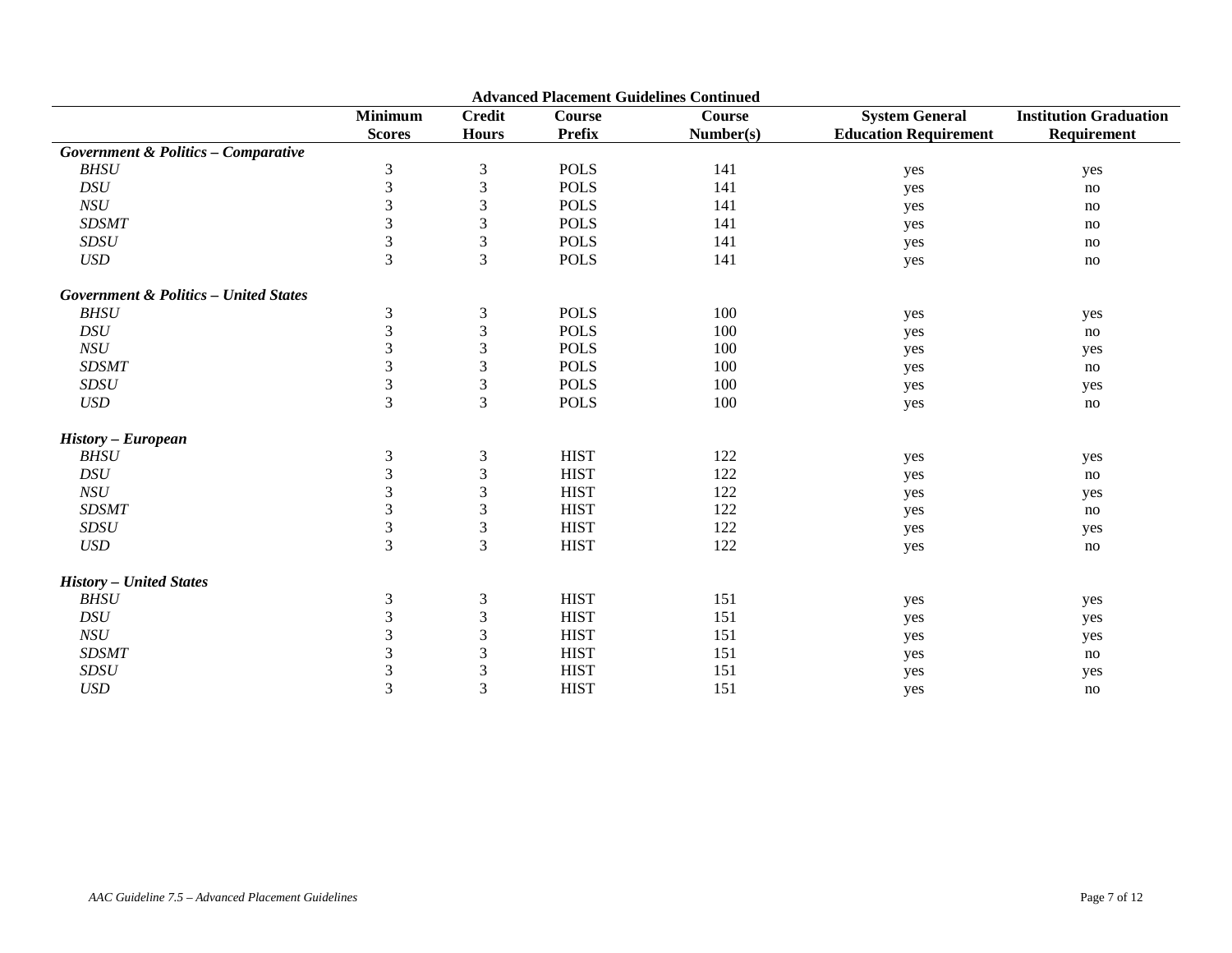| <b>Advanced Placement Guidelines Continued</b> |                          |               |               |                        |                              |                               |  |  |
|------------------------------------------------|--------------------------|---------------|---------------|------------------------|------------------------------|-------------------------------|--|--|
|                                                | <b>Minimum</b>           | <b>Credit</b> | <b>Course</b> | <b>Course</b>          | <b>System General</b>        | <b>Institution Graduation</b> |  |  |
|                                                | <b>Scores</b>            | <b>Hours</b>  | <b>Prefix</b> | Number(s)              | <b>Education Requirement</b> | Requirement                   |  |  |
| Latin Literature <sup>C</sup>                  |                          |               |               |                        |                              |                               |  |  |
| BHSU                                           | 3                        | $\,8\,$       | <b>LATI</b>   | 101 and 102            | yes                          | no                            |  |  |
|                                                | $\overline{4}$           | 11            | <b>LATI</b>   | 101, 102, and 201      | yes*                         | no                            |  |  |
|                                                | $\sqrt{5}$               | 14            | <b>LATI</b>   | 101, 102, 201, and 202 | yes*                         | no                            |  |  |
| $\cal{DS}U$                                    | 3                        | 8             | <b>LATI</b>   | 101 and 102            | yes                          | no                            |  |  |
|                                                | $\overline{4}$           | 11            | <b>LATI</b>   | 101, 102, and 201      | yes*                         | no                            |  |  |
|                                                | 5                        | 14            | <b>LATI</b>   | 101, 102, 201, and 202 | yes*                         | no                            |  |  |
| NSU                                            | $\mathfrak{Z}$           | 8             | <b>LATI</b>   | 101 and 102            | yes                          | no                            |  |  |
|                                                | 4                        | 11            | <b>LATI</b>   | 101, 102, and 201      | yes*                         | no                            |  |  |
|                                                | 5                        | 14            | <b>LATI</b>   | 101, 102, 201, and 202 | yes*                         | no                            |  |  |
| SDSM&T                                         | 3                        | 8             | <b>LATI</b>   | 101 and 102            | yes                          | no                            |  |  |
|                                                | $\overline{4}$           | 11            | <b>LATI</b>   | 101, 102, and 201      | yes*                         | no                            |  |  |
| SDSU                                           | 3                        | $\,8\,$       | <b>LATI</b>   | 101 and 102            | yes                          | SDSU                          |  |  |
|                                                | 5                        | 14            | <b>LATI</b>   | 101, 102, 201, and 202 | yes*                         | no                            |  |  |
|                                                | $\overline{4}$           | 11            | <b>LATI</b>   | 101, 102, and 201      | yes*                         | no                            |  |  |
|                                                | 5                        | 14            | <b>LATI</b>   | 101, 102, 201, and 202 | yes*                         | no                            |  |  |
| $\ensuremath{\mathit{USD}}$                    | $\mathfrak{Z}$           | $\,8\,$       | <b>LATI</b>   | 101 and 102            | yes                          | no                            |  |  |
|                                                | $\overline{4}$           | 11            | <b>LATI</b>   | 101, 102, and 201      | yes*                         | no                            |  |  |
|                                                | 5                        | 14            | <b>LATI</b>   | 101, 102, 201, and 202 | yes*                         | no                            |  |  |
| Latin - Vergil                                 |                          |               |               |                        |                              |                               |  |  |
| BHSU                                           | $\mathfrak{Z}$           | $\,8\,$       | <b>LATI</b>   | 101 and 102            | yes                          | no                            |  |  |
|                                                | $\overline{4}$           | 11            | <b>LATI</b>   | 101, 102, and 201      | yes*                         | no                            |  |  |
|                                                | 5                        | 14            | <b>LATI</b>   | 101, 102, 201, and 202 | yes*                         | no                            |  |  |
| $\cal{DS}U$                                    | $\mathfrak{Z}$           | $8\,$         | <b>LATI</b>   | 101 and 102            | yes                          | no                            |  |  |
|                                                | $\overline{4}$           | 11            | <b>LATI</b>   | 101, 102, and 201      | yes*                         | no                            |  |  |
|                                                | 5                        | 14            | <b>LATI</b>   | 101, 102, 201, and 202 | yes*                         | no                            |  |  |
| $NSU$                                          | 3                        | $\,8\,$       | <b>LATI</b>   | 101 and 102            | yes                          | no                            |  |  |
|                                                | $\overline{4}$           | 11            | <b>LATI</b>   | 101, 102, and 201      | yes*                         | no                            |  |  |
|                                                | 5                        | 14            | <b>LATI</b>   | 101, 102, 201, and 202 | yes*                         | no                            |  |  |
| SDSM&T                                         | $\mathfrak{Z}$           | $\,8\,$       | <b>LATI</b>   | 101 and 102            | yes                          | no                            |  |  |
|                                                | $\overline{\mathcal{L}}$ | 11            | <b>LATI</b>   | 101, 102, and 201      | yes*                         | no                            |  |  |
|                                                | 5                        | 14            | <b>LATI</b>   | 101, 102, 201, and 202 | yes*                         | no                            |  |  |
| SDSU                                           | $\mathfrak{Z}$           | 8             | <b>LATI</b>   | 101 and 102            | yes                          | no                            |  |  |
|                                                |                          | 11            | <b>LATI</b>   | 101, 102, and 201      | yes*                         | no                            |  |  |
|                                                | 5                        | 14            | <b>LATI</b>   | 101, 102, 201, and 202 | yes*                         | no                            |  |  |
| $\ensuremath{\mathit{USD}}$                    | $\mathfrak{Z}$           | $\,8\,$       | <b>LATI</b>   | 101 and 102            | yes                          | no                            |  |  |
|                                                | $\overline{4}$           | 11            | <b>LATI</b>   | 101, 102, and 201      | yes*                         | no                            |  |  |
|                                                | 5                        | 14            | <b>LATI</b>   | 101, 102, 201, and 202 | yes*                         | no                            |  |  |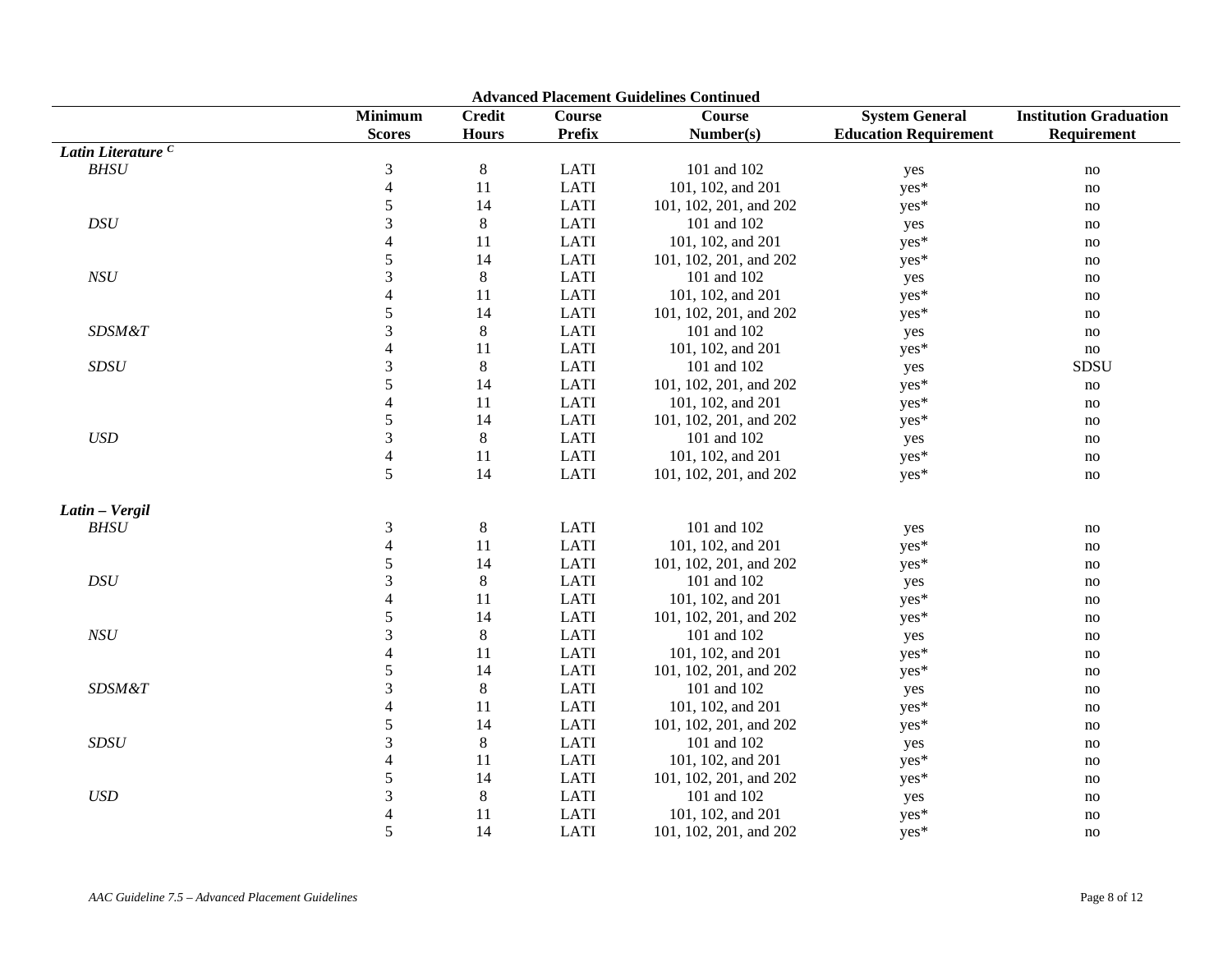| <b>Advanced Placement Guidelines Continued</b> |                 |                          |               |               |                              |                               |  |
|------------------------------------------------|-----------------|--------------------------|---------------|---------------|------------------------------|-------------------------------|--|
|                                                | <b>Minimum</b>  | <b>Credit</b>            | <b>Course</b> | <b>Course</b> | <b>System General</b>        | <b>Institution Graduation</b> |  |
|                                                | <b>Scores</b>   | <b>Hours</b>             | <b>Prefix</b> | Number(s)     | <b>Education Requirement</b> | Requirement                   |  |
| <b>Mathematics - Calculus AB</b>               |                 |                          |               |               |                              |                               |  |
| <b>BHSU</b>                                    | 3               | $\overline{4}$           | <b>MATH</b>   | 123           | yes                          | no                            |  |
| DSU                                            | 3               | $\overline{4}$           | <b>MATH</b>   | 123           | yes                          | $\mathbf{no}$                 |  |
| NSU                                            | $\mathfrak{Z}$  | $\overline{\mathcal{A}}$ | <b>MATH</b>   | 123           | yes                          | no                            |  |
| <b>SDSM&amp;T</b>                              | 3               | $\overline{\mathcal{L}}$ | <b>MATH</b>   | 123           | yes                          | no                            |  |
| SDSU                                           | 3               | 4                        | <b>MATH</b>   | 123           | yes                          | no                            |  |
| <b>USD</b>                                     | 3               | $\overline{4}$           | <b>MATH</b>   | 123           | yes                          | $\mathbf{no}$                 |  |
| Mathematics - AB Subscore on the BC            |                 |                          |               |               |                              |                               |  |
| <b>Calculus</b>                                |                 |                          |               |               |                              |                               |  |
| BHSU                                           | $\mathfrak{Z}$  | $\overline{4}$           | <b>MATH</b>   | 123           | yes                          | no                            |  |
| $\cal{DS}U$                                    | 3               | 4                        | <b>MATH</b>   | 123           | yes                          | no                            |  |
| NSU                                            | 3               | 4                        | <b>MATH</b>   | 123           | yes                          | no                            |  |
| SDSM&T                                         | 3               | $\overline{4}$           | <b>MATH</b>   | 123           | yes                          | no                            |  |
| SDSU                                           | $\mathfrak{Z}$  | $\overline{4}$           | <b>MATH</b>   | 123           | yes                          | no                            |  |
| <b>USD</b>                                     | 3               | $\overline{4}$           | <b>MATH</b>   | 123           | yes                          | no                            |  |
| <b>Mathematics - Calculus BC</b>               |                 |                          |               |               |                              |                               |  |
| <b>BHSU</b>                                    | 3               | $\,8\,$                  | <b>MATH</b>   | 123 & 125     | yes/yes                      | no                            |  |
| $\cal{DS}U$                                    | 3               | $\,8\,$                  | <b>MATH</b>   | 123 & 125     | yes/yes                      | no                            |  |
| NSU                                            | $\mathfrak{Z}$  | $\,8\,$                  | <b>MATH</b>   | 123 & 125     | yes/yes                      | no                            |  |
| SDSM&T                                         | $\mathfrak{Z}$  | $\,8\,$                  | <b>MATH</b>   | 123 & 125     | yes/yes                      | no                            |  |
| SDSU                                           | 3               | 8                        | <b>MATH</b>   | 123 & 125     | yes/yes                      | no                            |  |
| $\ensuremath{\mathit{USD}}$                    | 3               | $\,8\,$                  | <b>MATH</b>   | 123 & 125     | yes/yes                      | no                            |  |
| <b>Music Theory</b>                            |                 |                          |               |               |                              |                               |  |
| <b>BHSU</b>                                    | 3, 4            | $\overline{4}$           | <b>MUS</b>    | 110           | yes                          | yes                           |  |
|                                                | 5               | $\,8\,$                  | <b>MUS</b>    | 110 & 111     | yes/yes                      | $\mathbf{no}$                 |  |
| DSU                                            | 3, 4            | 4                        | <b>MUS</b>    | 110           | yes                          | no                            |  |
|                                                | $\overline{5}$  | 8                        | <b>MUS</b>    | 110 & 111     | yes/yes                      | no                            |  |
| NSU                                            | 3, 4            | 4                        | <b>MUS</b>    | 110           | yes                          | no                            |  |
|                                                | $5\overline{)}$ | 8                        | <b>MUS</b>    | 110 & 111     | yes/yes                      | no                            |  |
| <b>SDSM&amp;T</b>                              | 3, 4            | 4                        | <b>MUS</b>    | 110           | yes                          | $\mathbf{no}$                 |  |
|                                                | 5               | $\,8\,$                  | <b>MUS</b>    | 110 & 111     | yes/yes                      | no                            |  |
| SDSU                                           | 3, 4            | 4                        | <b>MUS</b>    | 110           | yes                          | no                            |  |
|                                                | $\mathfrak{S}$  | 8                        | ${\rm MUS}$   | 110 & 111     | yes/yes                      | no                            |  |
| <b>USD</b>                                     | 3,4             | 4                        | <b>MUS</b>    | 110           | yes                          | yes                           |  |
|                                                | 5               | 8                        | <b>MUS</b>    | 110 & 111     | yes/yes                      | no                            |  |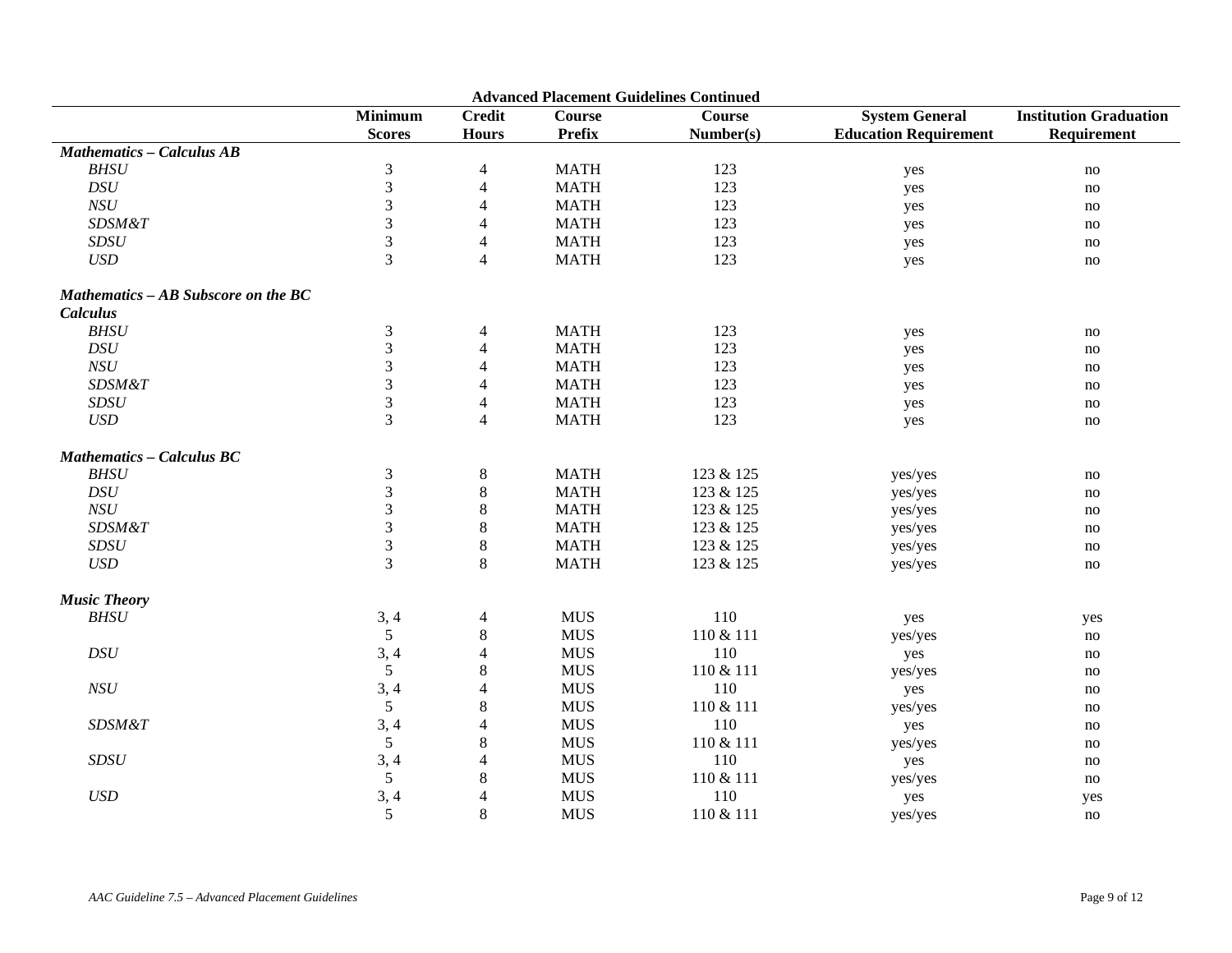| <b>Advanced Placement Guidelines Continued</b> |                             |                |               |                     |                              |                               |  |  |  |
|------------------------------------------------|-----------------------------|----------------|---------------|---------------------|------------------------------|-------------------------------|--|--|--|
|                                                | <b>Minimum</b>              | <b>Credit</b>  | <b>Course</b> | Course              | <b>System General</b>        | <b>Institution Graduation</b> |  |  |  |
|                                                | <b>Scores</b>               | <b>Hours</b>   | <b>Prefix</b> | Number(s)           | <b>Education Requirement</b> | Requirement                   |  |  |  |
| <b>Physics B</b>                               |                             |                |               |                     |                              |                               |  |  |  |
| <b>BHSU</b>                                    | $\mathfrak 3$               | $\,8\,$        | <b>PHYS</b>   | 111/111L & 113/113L | yes                          | no                            |  |  |  |
| DSU                                            | $\ensuremath{\mathfrak{Z}}$ | $8\,$          | <b>PHYS</b>   | 111/111L & 113/113L | yes                          | no                            |  |  |  |
| NSU                                            | $\mathfrak{Z}$              | 8              | <b>PHYS</b>   | 111/111L & 113/113L | yes                          | no                            |  |  |  |
| SDSM&T                                         | $\ensuremath{\mathfrak{Z}}$ | $8\,$          | <b>PHYS</b>   | 111/111L & 113/113L | yes                          | no                            |  |  |  |
| SDSU                                           | $\mathfrak 3$               | $\,8$          | <b>PHYS</b>   | 111/111L & 113/113L | yes                          | no                            |  |  |  |
| $\boldsymbol{USD}$                             | 3                           | $\,8\,$        | <b>PHYS</b>   | 111/111L & 113/113L | yes                          | no                            |  |  |  |
| <b>Physics 1: Algebra-Based</b>                |                             |                |               |                     |                              |                               |  |  |  |
| <b>BHSU</b>                                    | $\mathfrak{Z}$              | $\overline{4}$ | <b>PHYS</b>   | 111/111L            | yes                          | no                            |  |  |  |
| $\cal{DS}U$                                    | 3                           | 4              | <b>PHYS</b>   | 111/111L            | yes                          | no                            |  |  |  |
| NSU                                            | 3                           | 4              | <b>PHYS</b>   | 111/111L            | yes                          | no                            |  |  |  |
| <b>SDSM&amp;T</b>                              | 3                           | 4              | <b>PHYS</b>   | 111/111L            | yes                          | no                            |  |  |  |
| <b>SDSU</b>                                    | $\mathfrak{Z}$              | 4              | <b>PHYS</b>   | 111/111L            | yes                          | no                            |  |  |  |
| <b>USD</b>                                     | 3                           | $\overline{4}$ | <b>PHYS</b>   | 111/111L            | yes                          | no                            |  |  |  |
| <b>Physics 2: Algebra-Based</b>                |                             |                |               |                     |                              |                               |  |  |  |
| <b>BHSU</b>                                    | 3                           | 4              | <b>PHYS</b>   | 113/113L            | yes                          | no                            |  |  |  |
| DSU                                            | 3                           | 4              | <b>PHYS</b>   | 113/113L            | yes                          | no                            |  |  |  |
| NSU                                            | $\mathfrak{Z}$              | 4              | <b>PHYS</b>   | 113/113L            | yes                          | no                            |  |  |  |
| SDSM&T                                         | 3                           | 4              | <b>PHYS</b>   | 113/113L            | yes                          | no                            |  |  |  |
| SDSU                                           | $\mathfrak{Z}$              | $\overline{4}$ | <b>PHYS</b>   | 113/113L            | yes                          | no                            |  |  |  |
| <b>USD</b>                                     | $\overline{3}$              | 4              | <b>PHYS</b>   | 113/113L            | yes                          | no                            |  |  |  |
| <b>Physics C: Mechanics</b>                    | No Credit                   | No Credit      | No Credit     | No Credit           | No Credit                    | No Credit                     |  |  |  |
| <b>Physics C: Electricity &amp; Magnetism</b>  | No Credit                   | No Credit      | No Credit     | No Credit           | No Credit                    | No Credit                     |  |  |  |
| Psychology                                     |                             |                |               |                     |                              |                               |  |  |  |
| <b>BHSU</b>                                    | $\mathfrak{Z}$              | 3              | <b>PSYC</b>   | 101                 | yes                          | yes                           |  |  |  |
| DSU                                            | $\mathfrak{Z}$              | 3              | <b>PSYC</b>   | 101                 | yes                          | no                            |  |  |  |
| NSU                                            | $\mathfrak{Z}$              | 3              | <b>PSYC</b>   | 101                 | yes                          | yes                           |  |  |  |
| SDSM&T                                         | $\mathfrak{Z}$              | $\mathfrak 3$  | <b>PSYC</b>   | 101                 | yes                          | no                            |  |  |  |
| <b>SDSU</b>                                    | $\mathfrak{Z}$              | $\mathfrak 3$  | <b>PSYC</b>   | 101                 | yes                          | yes                           |  |  |  |
| <b>USD</b>                                     | 3                           | 3              | <b>PSYC</b>   | 101                 | yes                          | no                            |  |  |  |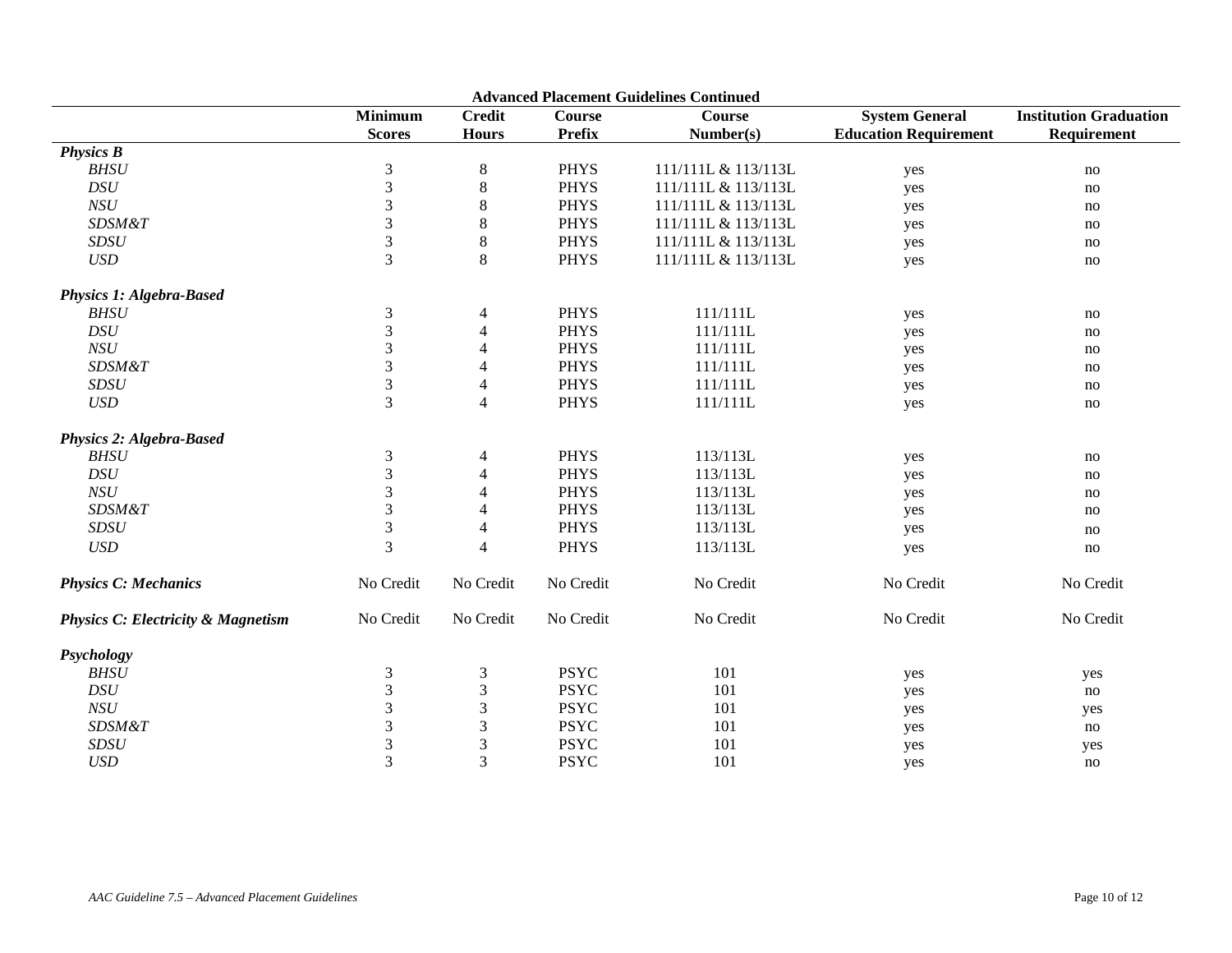<span id="page-10-0"></span>

| <b>Minimum</b><br><b>System General</b><br><b>Credit</b><br><b>Course</b><br><b>Course</b><br><b>Prefix</b><br><b>Scores</b><br><b>Hours</b><br>Number(s)<br>Spanish Language & Culture<br>202 F<br>$\mathfrak{Z}$<br>$\mathfrak 3$<br><b>BHSU</b><br><b>SPAN</b><br>4,5<br>202 & 392 G<br>$\sqrt{6}$<br><b>SPAN</b><br>$\overline{3}$<br>202 F<br>$\ensuremath{\mathfrak{Z}}$<br>$\cal{DS}U$<br><b>SPAN</b><br>202 & 392 G<br>4,5<br><b>SPAN</b><br>6<br>$202$ <sup>F</sup><br>$\mathfrak{Z}$<br>$\mathfrak{Z}$<br>NSU<br><b>SPAN</b><br>202 & 392 G<br>4,5<br><b>SPAN</b><br>$\sqrt{6}$<br>202 F<br>$\mathfrak{Z}$<br>$\ensuremath{\mathfrak{Z}}$<br><b>SPAN</b><br>SDSM&T<br>202 & 392 G<br>4,5<br><b>SPAN</b><br>$\sqrt{6}$<br>202 F<br>$\mathfrak{Z}$<br>$\ensuremath{\mathfrak{Z}}$<br><b>SPAN</b><br>SDSU<br>4,5<br><b>SPAN</b><br>202 & 392 G<br>$\sqrt{6}$<br>$202$ <sup>F</sup><br>$\mathfrak{Z}$<br>USD<br>$\mathfrak{Z}$<br><b>SPAN</b> | <b>Institution Graduation</b>               |
|-----------------------------------------------------------------------------------------------------------------------------------------------------------------------------------------------------------------------------------------------------------------------------------------------------------------------------------------------------------------------------------------------------------------------------------------------------------------------------------------------------------------------------------------------------------------------------------------------------------------------------------------------------------------------------------------------------------------------------------------------------------------------------------------------------------------------------------------------------------------------------------------------------------------------------------------------------|---------------------------------------------|
|                                                                                                                                                                                                                                                                                                                                                                                                                                                                                                                                                                                                                                                                                                                                                                                                                                                                                                                                                     |                                             |
|                                                                                                                                                                                                                                                                                                                                                                                                                                                                                                                                                                                                                                                                                                                                                                                                                                                                                                                                                     | <b>Education Requirement</b><br>Requirement |
|                                                                                                                                                                                                                                                                                                                                                                                                                                                                                                                                                                                                                                                                                                                                                                                                                                                                                                                                                     |                                             |
|                                                                                                                                                                                                                                                                                                                                                                                                                                                                                                                                                                                                                                                                                                                                                                                                                                                                                                                                                     | no<br>no                                    |
|                                                                                                                                                                                                                                                                                                                                                                                                                                                                                                                                                                                                                                                                                                                                                                                                                                                                                                                                                     | $\rm no$<br>no                              |
|                                                                                                                                                                                                                                                                                                                                                                                                                                                                                                                                                                                                                                                                                                                                                                                                                                                                                                                                                     | no<br>no                                    |
|                                                                                                                                                                                                                                                                                                                                                                                                                                                                                                                                                                                                                                                                                                                                                                                                                                                                                                                                                     | no<br>no                                    |
|                                                                                                                                                                                                                                                                                                                                                                                                                                                                                                                                                                                                                                                                                                                                                                                                                                                                                                                                                     | no<br>no                                    |
|                                                                                                                                                                                                                                                                                                                                                                                                                                                                                                                                                                                                                                                                                                                                                                                                                                                                                                                                                     | no<br>no                                    |
|                                                                                                                                                                                                                                                                                                                                                                                                                                                                                                                                                                                                                                                                                                                                                                                                                                                                                                                                                     | no<br>no                                    |
|                                                                                                                                                                                                                                                                                                                                                                                                                                                                                                                                                                                                                                                                                                                                                                                                                                                                                                                                                     | no<br>no                                    |
|                                                                                                                                                                                                                                                                                                                                                                                                                                                                                                                                                                                                                                                                                                                                                                                                                                                                                                                                                     | no<br>no                                    |
|                                                                                                                                                                                                                                                                                                                                                                                                                                                                                                                                                                                                                                                                                                                                                                                                                                                                                                                                                     | no<br>no                                    |
|                                                                                                                                                                                                                                                                                                                                                                                                                                                                                                                                                                                                                                                                                                                                                                                                                                                                                                                                                     | no<br>no                                    |
| 202 & 392 G<br>4,5<br><b>SPAN</b><br>6                                                                                                                                                                                                                                                                                                                                                                                                                                                                                                                                                                                                                                                                                                                                                                                                                                                                                                              | no<br>no                                    |
| Spanish Literature & Culture <sup>5</sup>                                                                                                                                                                                                                                                                                                                                                                                                                                                                                                                                                                                                                                                                                                                                                                                                                                                                                                           |                                             |
| $202$ <sup>F</sup><br>BHSU<br>$\mathfrak{Z}$<br>$\mathfrak{Z}$<br><b>SPAN</b>                                                                                                                                                                                                                                                                                                                                                                                                                                                                                                                                                                                                                                                                                                                                                                                                                                                                       | no<br>no                                    |
| 4,5<br><b>SPAN</b><br>202 & 335 G<br>6                                                                                                                                                                                                                                                                                                                                                                                                                                                                                                                                                                                                                                                                                                                                                                                                                                                                                                              | no<br>no                                    |
| $202$ <sup>F</sup><br>DSU<br>$\mathfrak{Z}$<br>$\mathfrak{Z}$<br><b>SPAN</b>                                                                                                                                                                                                                                                                                                                                                                                                                                                                                                                                                                                                                                                                                                                                                                                                                                                                        | no<br>no                                    |
| 202 & 335 G<br>4,5<br><b>SPAN</b><br>$\sqrt{6}$                                                                                                                                                                                                                                                                                                                                                                                                                                                                                                                                                                                                                                                                                                                                                                                                                                                                                                     | no<br>no                                    |
| $\mathfrak{Z}$<br>202 F<br>NSU<br>$\mathfrak{Z}$<br><b>SPAN</b>                                                                                                                                                                                                                                                                                                                                                                                                                                                                                                                                                                                                                                                                                                                                                                                                                                                                                     | no<br>no                                    |
| 202 & 335 G<br>4,5<br><b>SPAN</b><br>6                                                                                                                                                                                                                                                                                                                                                                                                                                                                                                                                                                                                                                                                                                                                                                                                                                                                                                              | no<br>no                                    |
| $202$ <sup>F</sup><br>$\mathfrak{Z}$<br>$\mathfrak{Z}$<br><b>SDSM&amp;T</b><br><b>SPAN</b>                                                                                                                                                                                                                                                                                                                                                                                                                                                                                                                                                                                                                                                                                                                                                                                                                                                          | no<br>no                                    |
| 4,5<br><b>SPAN</b><br>202 & 335 G<br>$\sqrt{6}$                                                                                                                                                                                                                                                                                                                                                                                                                                                                                                                                                                                                                                                                                                                                                                                                                                                                                                     | no<br>no                                    |
| $202$ <sup>F</sup><br>$\mathfrak{Z}$<br>$\mathfrak 3$<br><b>SPAN</b><br>SDSU                                                                                                                                                                                                                                                                                                                                                                                                                                                                                                                                                                                                                                                                                                                                                                                                                                                                        | no<br>no                                    |
| 4,5<br>202 & 335 G<br><b>SPAN</b><br>$\sqrt{6}$                                                                                                                                                                                                                                                                                                                                                                                                                                                                                                                                                                                                                                                                                                                                                                                                                                                                                                     | no<br>$\mathbf{no}$                         |
| $\mathfrak{Z}$<br>$\sqrt{3}$<br>$202$ <sup>F</sup><br><b>SPAN</b><br><b>USD</b>                                                                                                                                                                                                                                                                                                                                                                                                                                                                                                                                                                                                                                                                                                                                                                                                                                                                     | no<br>$\mathbf{no}$                         |
| 202 & 335 G<br>4,5<br>6<br><b>SPAN</b>                                                                                                                                                                                                                                                                                                                                                                                                                                                                                                                                                                                                                                                                                                                                                                                                                                                                                                              | no<br>no                                    |
| <b>Statistics</b>                                                                                                                                                                                                                                                                                                                                                                                                                                                                                                                                                                                                                                                                                                                                                                                                                                                                                                                                   |                                             |
| $\mathfrak{Z}$<br>BHSU<br>$\mathfrak{Z}$<br><b>MATH</b><br>281                                                                                                                                                                                                                                                                                                                                                                                                                                                                                                                                                                                                                                                                                                                                                                                                                                                                                      | yes<br>no                                   |
| $\mathfrak{Z}$<br>$\mathfrak 3$<br>DSU<br><b>MATH</b><br>281                                                                                                                                                                                                                                                                                                                                                                                                                                                                                                                                                                                                                                                                                                                                                                                                                                                                                        | yes<br>no                                   |
| $\mathfrak{Z}$<br>NSU<br>3<br><b>MATH</b><br>281                                                                                                                                                                                                                                                                                                                                                                                                                                                                                                                                                                                                                                                                                                                                                                                                                                                                                                    | yes<br>no                                   |
| $\mathfrak{Z}$<br><b>SDSM&amp;T</b><br>3<br><b>MATH</b><br>281                                                                                                                                                                                                                                                                                                                                                                                                                                                                                                                                                                                                                                                                                                                                                                                                                                                                                      | yes<br>no                                   |
| $\mathfrak 3$<br>3<br>SDSU<br><b>STAT</b><br>281                                                                                                                                                                                                                                                                                                                                                                                                                                                                                                                                                                                                                                                                                                                                                                                                                                                                                                    | no<br>yes                                   |
| 3<br>3<br><b>USD</b><br><b>STAT</b><br>281                                                                                                                                                                                                                                                                                                                                                                                                                                                                                                                                                                                                                                                                                                                                                                                                                                                                                                          | yes<br>no                                   |